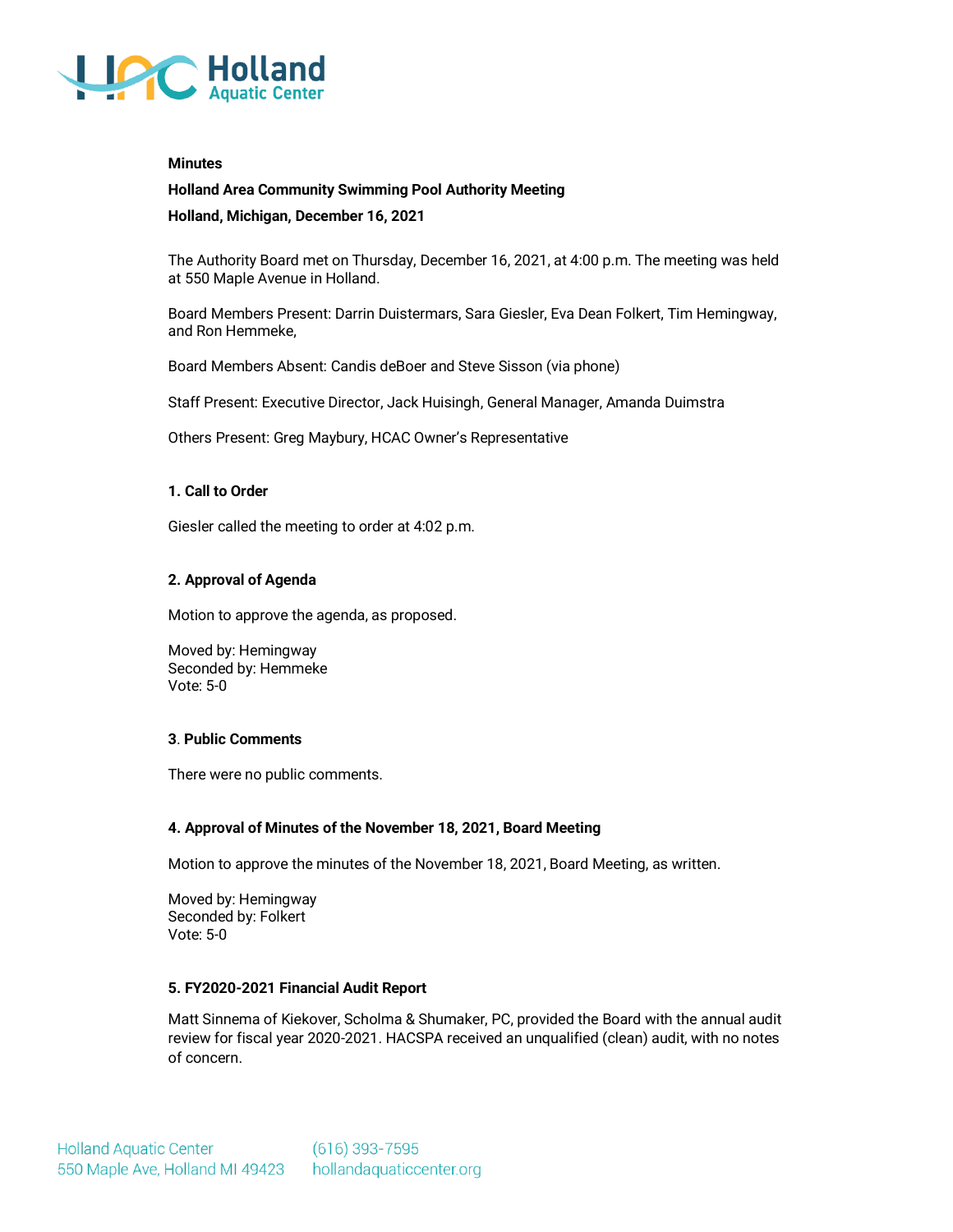

#### **Next Gen Project Status**

Maybury provided the Board with a construction status update including:

- a) The project continues to achieve a clear safety record.
- b) The team remains on schedule for the final completion of the project in late summer 2022 and is within budget.
- c) The team continues to plan the Chemical Room consolidation and is moving forward with design.

#### **6. HCAC Foundation Report**

Huisingh provided the Board with an update of HCACF activities:

- a) Naming Authorizations No naming authorizations required.
- b) The Foundation continues with tours to achieve the remaining funding needed for the additional items – walking track completion, wellness room, and extended outdoor canopy.

#### **7. HACSPA Committee Reports**

- **a) Executive Committee**
	- i. Giesler is continuing work on a Board member handbook and a retreat
	- ii. HAC staff have proceeded with Staff Development through the use of DISC/KOLBE evaluations.
- **b) Finance Committee** Financial report was provided with the audit report.
- **c) Safety and Communication Committee**  Nothing new to report.

# **8. Executive Director Update (Huisingh)**

a) Operations are overperforming against the plan of +\$200K with higher expenses and higher revenues.

- The organization continues to experience significant labor and utilities expense increases.

- b) The HAC team is preparing for: - Large swim meets – MIAA, High School Boys State, Michigan Swimming State meets in February and March.
- c) A timeline for renovations of the 1998 50-meter pool continues to be developed. The pool is expected to be closed for renovations for up to 4 weeks in spring of 2022.